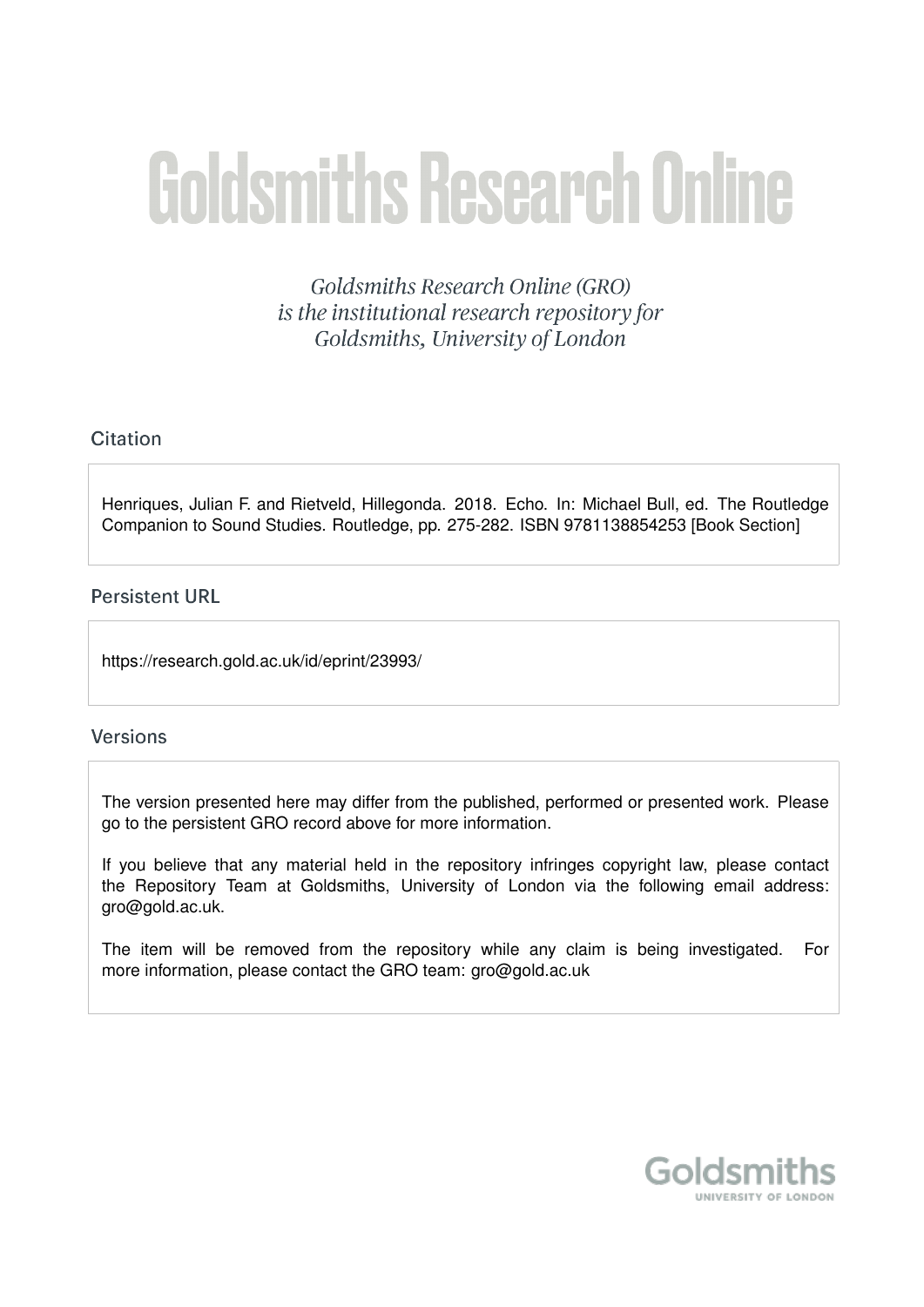### **Echo for Sound Handbook, JH and HR,** @ 16th January 2017 Julian Henriques and Hillegonda C Rietveld

### **Introducing Echo**

With an echo we hear both the original sound source and its reflection, noticing the delay between one and the other. Echo is therefore a particular type of reverberation, from the Latin verb reverberare, to strike back or reflect. It is defined as a propagation effect in which, according to Augoyard and Torgue (2005: 111), "sound continues after the cessation of its emission." Reverberation occurs when surfaces bounce back or reflect auditory waves. Unlike an echo, though, reverberation is most often perceived as almost simultaneous with the produced sound, a resounding that effectively amplifies through instant diffusion of sound waves. Singing in the shower, for example, we hear own voice in a louder and seemingly fuller version as it resonates against the hard surfaces of the bathroom. In such enclosed spaces, resonance and reverberation overlap as the harmonics of the original sound are reproduced. By contrast, stepping inside an anechoic chamber is sufficient to recognize the importance of this reflection for our day-to-day hearing; it can be a thoroughly disconcerting experience to be without this resonance of one's voice, as though it never leaves the body.

Reverberation is especially important in that it allows us to locate ourselves in our environment with reflected auditory vibrations of air, water and other media. Our auditory world extends 360 degrees around us, unlike our visual field. Some animals, such as bats, have refined this sense through their faculty of echolocation. Resonance thereby provides information about the spatial characteristics of where we move and orient ourselves in the world, often in combination with other senses. Even the feeling of a room, a place, or a building  $-$  its atmosphere  $-$  can be determined by the acoustic properties of its surfaces, as a space can feel cold and forbidding when hard reflective surfaces dominate, or warm and inviting when filled with soft absorbent surfaces.

The perceived time lapse between the transmission of an auditory event and its reception due to the distance between the source of the sound and its reflective surface means that echo marks out not only space but, importantly, time. While resonance positions the listener in a distinct space, by contrast echoic delay can produce a sense of dislocation. The sound of an echo is hereby clearly perceived as arriving from elsewhere, "not-from-this-world, of the super-natural" as Locket (2003) puts it. The delayed return of the sound has an "othering" effect, a separation between self and other. This can appear as an ephemeral memory and even as a double, a doppelganger or a sonic shadow. In this way, we can feel alienated from the sounds we produce or that are produced nearby and as a consequence, rather than acting as a sonic shadow an echo may ultimately act as a sound in its own right.

Separated from the original sound event through time, the acousmatic qualities of an echo – as a voice heard but with its source hidden – may be considered as a type of recording process. A sound recording separates the moment a sound is made from the occasion in which it is heard – the delay between one and the other may lead to the recording being fetishized in absence of the performer and the performance (Middleton 2006). In order to address the spatial, temporal and political aspects of the echo, our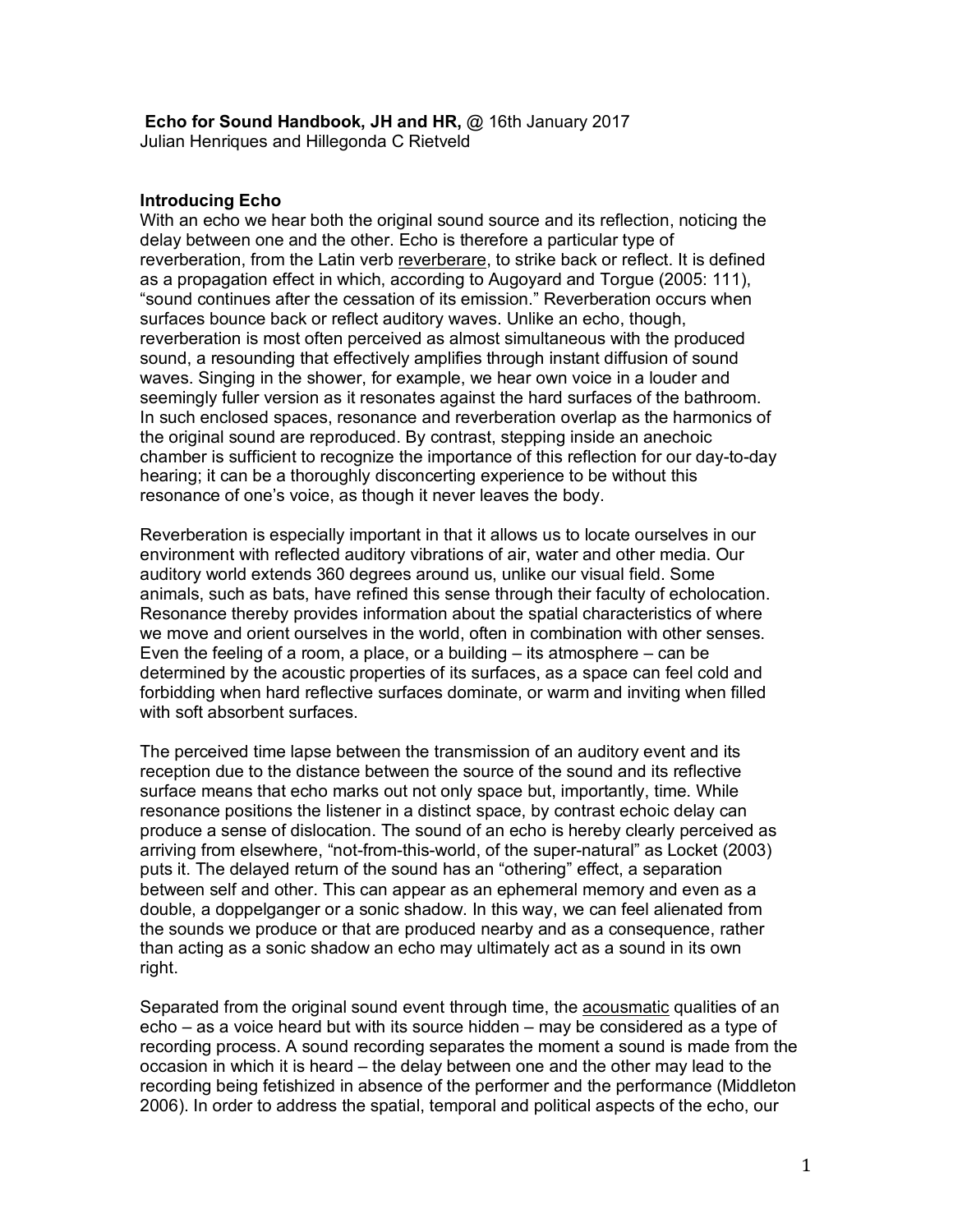discussion concentrates on the role of recording techniques and technologies in reproducing, augmenting and manipulating these echoic effects. In music production both echo and reverberation are used to play with the potentials of sound recording. We will argue therefore that ultimately echo is emancipated from the domain of the sound effect to emerge as a sound source in its own right – by means of both analogue and digital technologies.

### **Echo's Aura**

Reverberating sounds, particularly echoes, have played an important role in various cultures. This is evidenced, for example, by cave paintings at acoustically significant places that provide a natural echo (Reznikoff 1995), some of which process and reproduce sounds of animals depicted in rock art (Waller 2006). Another example is the Austrian vocal art of yodelling where the reflective surfaces and distance between mountains are used as a component of the musical performance. Such echoic effects were further harnessed for religious and ritualistic purposes in man-made structures. Reverberation of the voice within acoustically reflective surfaces of large structures, such as temples and cathedrals, can amplify the sense of importance of the speaking person, and thereby lends an impressive aura and power to their message. Till (2010) has, for example, found that the circle of Stonehenge not only has echoic properties, resonating harmonically with specific standing waves as may be expected from a circular structure, but it also has reverberating properties. Stories about the magical qualities of echoic such sound effects have been passed down the generations, as with the unfortunate nymph Echo in Greek and Roman mythologies.

Etymologically Echo provides the term in the English language with overtones of resonance, reverberation and resounding. There are numerous versions of this, but one element seems to remain relatively stable. This is Echo's predicament is that she can only speak by repeating the words that others have spoken to her, rather than her own words. In one version of the story, she echoes the words of the god Pan, to end up with her body being shredded to pieces that were then strewn round the world (Doyle 2005). Another version of the Echo myth can be found in Ovid's *Metamorphoses*, the classic Latin translation of Greek myth (2008). Here the goddess Juno (Hera in Greece) curses Echo for her idle talk that had the effect of distracting Juno from Zeus' extra-marital affairs. Upset by the punishment, Echo hides in a forest, where she encounters a visual variation of her alienating situation in the person of Narcissus, who misrecognises this own reflection in a pond as that of someone else who he falls, obsessively, in love with. When he hears Echo reflect the final parts of his sentences back to him, he mistakenly thinks someone else is speaking but Narcissus nevertheless fails to recognise Echo as a person in her own right, which in turn hurts Echo's passionate feelings and desperate desire to communicate with him. Consumed by grief her body fades away, leaving only the haunting ghostly sound of her echoic voice, as a decentred and invisible being.

Ovid's version of Echo's story is of interest to our argument as notions of power are being played out with respect to who is being heard, who initiates speech and who is aurally (in)significant. In a brief discussion of the blind love story between the imageobsessed Narcissus and the invisible resounding Echo, Derrida (2007), argues that Echo produces her own voice from the fragments of speech she repeats. DeArmitt (2014) further discusses Derrida's various meditations on the subject, emphasising that Narcissus depends on Echo to hear himself. Echo appropriates (eats, cannibalises) Narcissus' speech and that of others to emancipate herself from her marginalised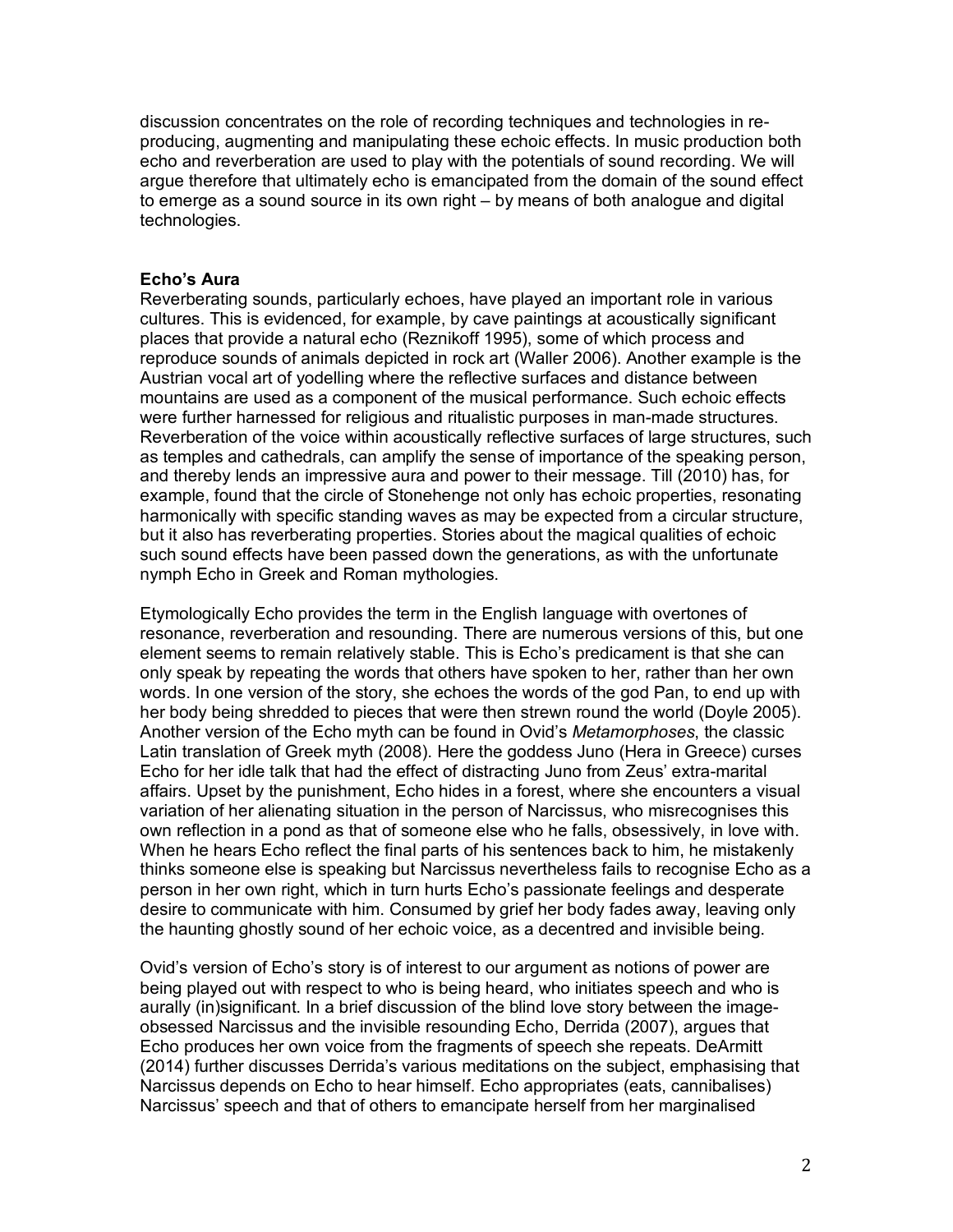position by making herself heard (Rietveld 2015). Yet, to do this Echo always has to be listening and, like a recording device, apply her memory (see also Albright 2014).

### **Echo's Dub**

The creative potential of reverberation and echo was first seized upon in Jamaican recording studios in the early 70s. The recording engineers on that Caribbean island, perhaps most famously King Tubby, King Jammy and Lee "Scratch" Perry, created the reggae-related musical genre know as dub. The analogue technologies then available – sprung steel reverb plates the size of doors. These effects were often used in conjunction with tape delay machines such as the Roland Space Echo RE 201, a long recording tape that would record a sound would diminish with every repeat until finally fading to silence; the longer the tape loop, the longer is the delay in its echoic return.

It was by making creative use of reverberation and echo as music production techniques that these Jamaican pioneers had a very significant musical influence that extends up to the present. Along with the Phil Spector in the USA and George Martin in the UK, they established the studio engineer and the producer as a creative force and the sound studio itself as a musical instrument. As Peter Doyle (2005: 5-6) describes, echo and reverb were a feature of the very first popular music recordings: "Echo and reverb made it seem as thought the music was coming from somewhere… with the addition of echo and reverb, 'place' and 'space' had become part of the larger musical equation." Doyle charts an early history of such techniques, up until the use of stereophonic tape recording. "A number of key artists …knowingly made use of spatio-acoustic conditions in order to present uniquely their own 'sense of self'" (ibid: 7). Doyle comments: "The merest touch of echo and reverb could greatly alter the emotive impact of sounds produced, and the affective change often seemed to be out of proportion to the purely sonic changes wrought by these effects." (ibid: 4) It is this emotive power of echo we discuss here.

When multi-track recording become popular in the mid-1960s in Jamaica, echo effects could be manipulated in a more sophisticated manner. The particular Jamaican geographical and historical use of echo reveals some of the most interesting features of echoic phenomena more generally, in several distinct respects. In the first place, the term "dub" meaning to copy, is itself echoic as a studio technique of overdubbing instruments onto a riddim (bass and drum) track. A practice emerged whereby different artists would voice their own lyrics and occasional melodic riffs from keyboards or guitar, over the same riddim track. Some of these riddims would inspire numerous such "versions" by a variety of different artists, the most popular of which as single riddim compilation albums.<sup>1</sup> The most versioned riddim track is reputedly King Jammy and Wayne Smith's "Under Mi Sling Teng," first released in 1984 with to date nearly 400 different versions. $2$ 

In the second place, if versioning draws attention to the repeating nature of echo, "dub plate specials" emphasise its uniqueness. Dub plates are the one-off acetate pressings (rather than vinyl) that a sound system owner commissioned a popular artist to record a unique version of their hit that incorporates a special mention of that particular sound system. Dub plates are the ammunition the sound system selector (elsewhere known as DJ) has in his or her arsenal to fire off against their rivals a sound – to win the approbation of the audience. Thus the unique pressing of the dub plate version exploits the "aura" or unique creative power of an original dubbed copy (Eshun 1998: 189). In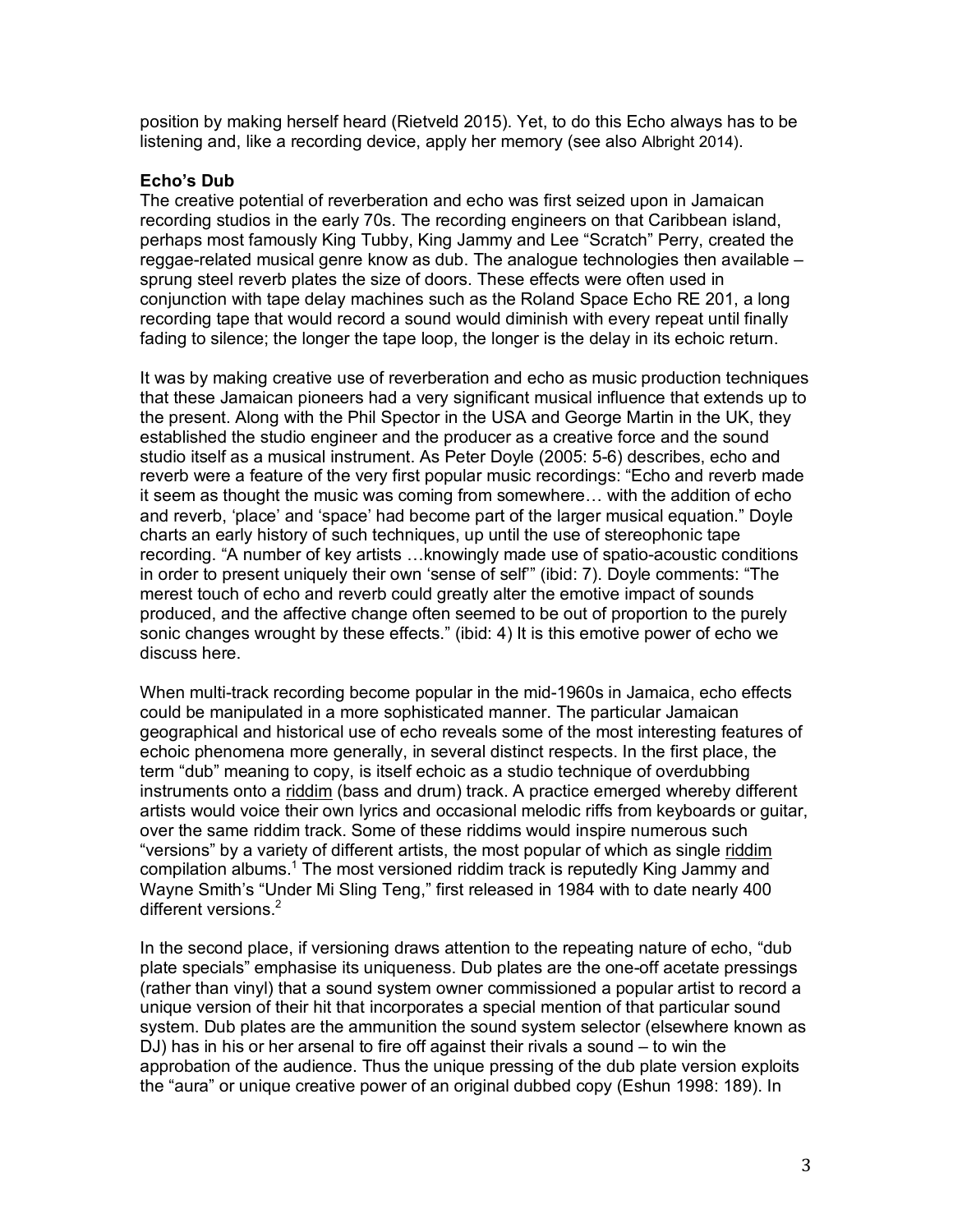addition, the echo effect is widely used from the repertoire available in the selector's sound effects (SFX) console.

The third respect in which dub music exploits the actual echoic character of our auditory experience of space and time in the dancehall session. Reggae music is associated with the "toasting" technique pioneered in Jamaica by U Roy, later developing into DJing (talking over the recording, jockying the disk) as the antecedent to rap. This can be called an additive aesthetic that contrasts with subtractive echoic one of dub, where all but a hint of melody and vocals have been removed creating room within the musical soundscape for drum and bass to dominate.<sup>3</sup> This emptying out of the music track, stripping it back to its raw building blocks, opens up an echoic space for the listener to inhabit with a sense of involvement and belonging (Henriques 2011, p xx). The sheer physical size of the sound system's phonographic technology with tweeters at the top of the speaker stack (sometimes even hung in the trees) and the (much larger) scoop bass bins at the bottom creates a vertical array of frequencies opening up a sonic dimension to space itself (Henriques forthcoming 2018).

Most important, in the dancehall session there are three speaker stacks each pointing directly into the crowd in the middle of the dance floor between them, so the sound is heard directly from the cones of the speakers themselves. This is especially effective with the liminal volumes of sonic dominance (Henriques 2003). Such direct auditory diffusion contrasts with non-phonographic live gigs where the speakers are either side of a stage focusing attention on the performer. It also contrasts with the more familiar experience of surface-reflected echoic listening discussed above. Indeed the lack the echo or reverberation that normally positions and orientates the listener in the sound system session's direct diffusion no doubt inspired the musician to substitute their own echo, dub and reverberation. In this way they filled the gap in the space of performance with the music's own sonic spatiality, extending the present by elongating the decaying tail of a sound. Such echoes themselves repeat a refrain as in the west-African trope of call-andresponse, or antiphony, often heard in the dancehall between MC and the audience.

The final respect in which dub music reveals echo's qualities more generally is how echoic gaps in the soundscape operate in a similar manner to how rhythm works musically. This is to continually and simultaneously evoking associations with a just disappeared past and anticipating an as yet unrealized future. So, as well generating a sense of belonging, echo generates a sense of longing. This was also reflected in the Rastafarian ideology embodied in reggae music that sought an escape the inequities of Babylon to journey to the Promised Land of Zion, or a mythical "Africa." As with Nirvana, the fact that this was a heterotopia (or no-place) made it all the more powerful, as various researchers have commented. In the words of Erik Davis (2010: 246) on dub pioneer Lee "Scratch" Perry, "Good dub sounds like the recording studio itself has begun to hallucinate". Such is the power of echo in the production of an alternatively imagined time-space. As Louis Chude-Sokei states,

… it is through dub that the mixing board becomes an instrument, and sound becomes isolated within the context of music as the focus of production. It is through dub that the fundamental dynamic of human thought – sound, silence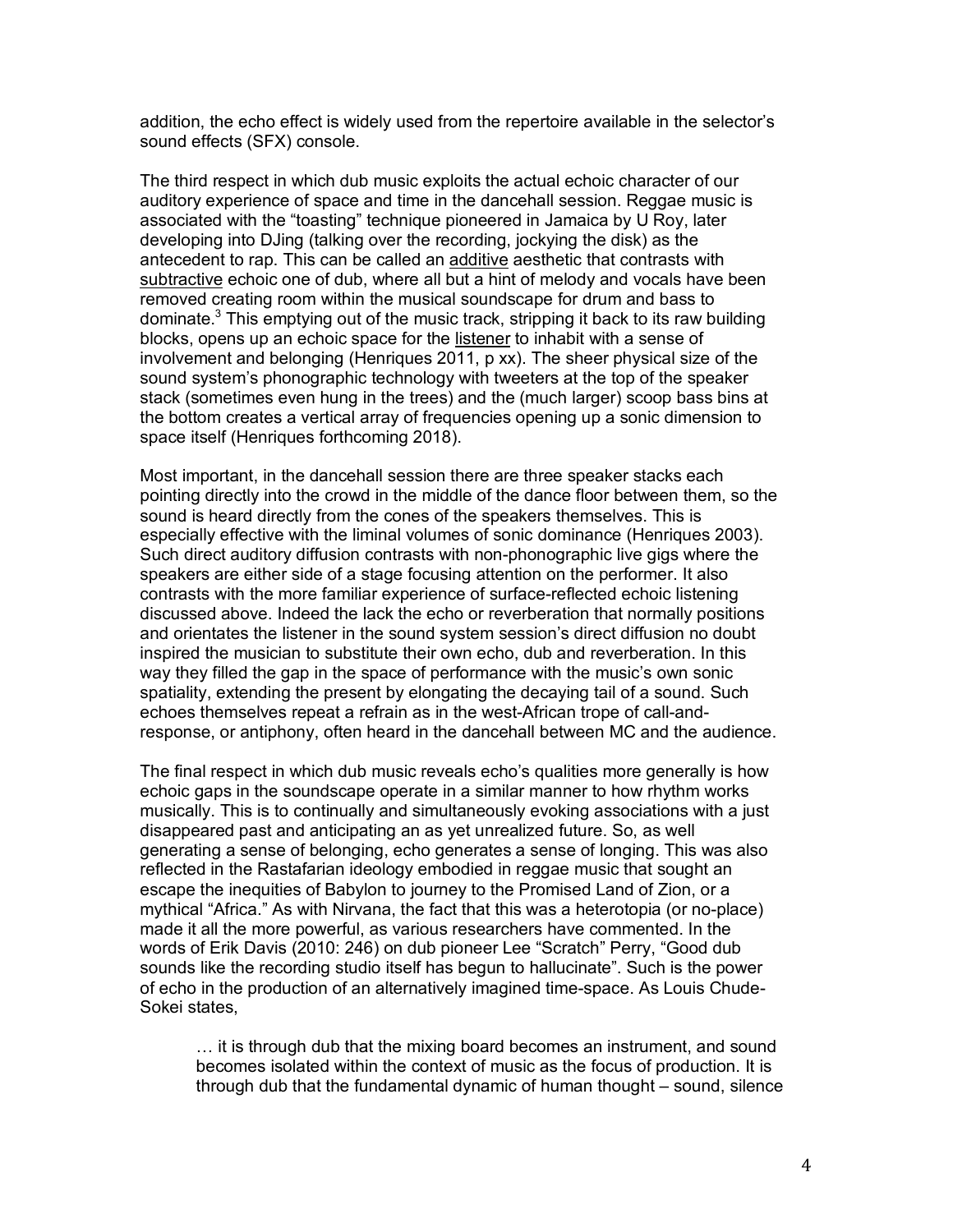and echo – becomes foregrounded through technology. And it is though dub that memory becomes the explicit focus of ritual.<sup>4</sup>

Further to remembering and anticipating, the deconstruction and decay of echo provides an auditory image of the historically enforced discontinuities, disjunctures and shattered landscapes. In this political context, Michael Veal (2007: 197) treats "dub's heavy use of reverb as a sonic metaphor for the condition of diaspora", arguing that the echoic fragmentation of conventional narrative song is musical destruction of the Master narrative – and an articulation of an echoic history.

### **Echo's Revenge**

While tape-based analogue delay produced a recognizable recorded sound in the 1970s, during the early 1980s the process of digital delay was introduced to the array of effects in recording studios. Early digital recording technology made it possible to record fragments of sound or music and to repeat these while controlling the amount and length of decay more precisely than the tape-delay machines mentioned above. Other uses were soon adopted, as the digital recording of sound could be inserted wherever this was required needed in a track. If the chorus of a song sounded particularly good, for example, and there was no time to re-record, this fragment could be repeated wherever the chorus was required in the song structure. From remedial work on the recording, it was a small step to consider the digital echo delay as a phenomenon in its own right that mimics but does not diminish in time, and so would not behave as an ephemeral side effect. This was further developed into what we now know as the digital sampler, of which the Fairlight CMI was one of the first to be commercially successful. With such devices echo becomes a sound in its own right, in addition to being either a natural phenomenon, or an analogue diminishing recorded effect, or scattering that breaks up and "others" the original sound source. In the digital domain the spatial dimension is easily manipulated, the ephemeral sonic quality of an echo is continuously available.

Back in the 1970s, New York-based hip-hop and disco DJs started to create music from existing recordings during their live performances. In addition, Fikentscher (2013) shows that programming recordings in a specific sequential re-contextualises them within a narrative order that suits the theme of the event, the venue, the crowd and the style of the DJ. Not only were music recordings selected and played, and sung or spoken over, but DJs also started to use snippets of recordings, to produce a new structure, during the event. In the context of underground disco this was done, for example, by overlaying an á cappella vocal over an instrumental track (Lawrence 2013). In hip-hop, DJs started to "cut" and repeat of parts of recordings, often isolating the middle-eight, or rhythmical solo "break" within a song, if only for a one or two of bars (measures). With two copies of the same record, as well as two turntables and a mixer, the DJ is able to do this live, in response to the dancing crowd. Competitive DJ practices, such as turntablism and controllerism, have further developed such styles of DJing further (Katz 2012).

When the digital sampler became financially more accessible during the mid-1980s, its use was quite quickly expanded from an engineering device to a creative composition tool (Porcello 1991). "Samples" (fragments of music recordings), were appropriated, placed in a new structure, repeated as rhythmical devices, and used as hooks to new songs. In house music, electro and other electronic dance music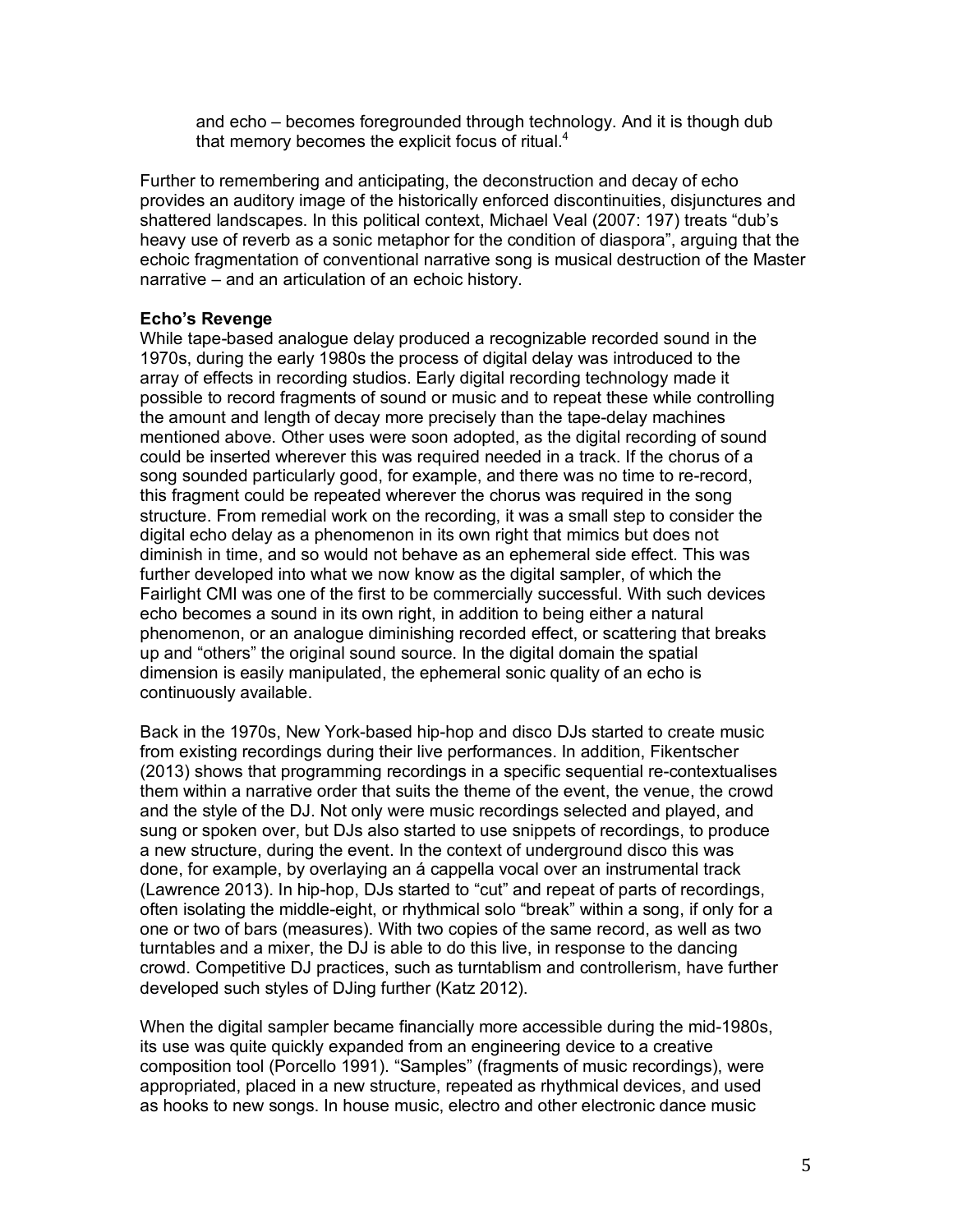genres, sampling techniques became as highly tuned as turntable skills. A telling example of this is "The Amen Break", which forms the basis of one of the standard break beats in hip-hop productions, based on a particular drum break from just four measures of a 1969 B-side soul recording, "Amen, Brother" by The Winstons (itself a version of Jester Hairston's 1963 composition "Amen"), played by Gregory S. Coleman. There is a delayed snare in the third measure, and in the fourth measure it is omitted, creating suspense (Nuttall 2011). Like the gasp of breath, producing an instant of desire for closure, this is sufficiently present to excite the listener whenever it is played. Electro artist Kurtis Mantronik (Kurtis el Khaleel, as part of Mantronix) re-constructed this drum rhythm track as part of "King of the Beats," by splicing the break and mixing version of this with samples from other recordings. Mantronix' version became a popular DJ tool for DJs to layer with other musical recordings and copies also found their way into the record bags of rave DJs in the UK, who would speed it up to adjust to the needs of their hardcore rave crowds, thereby producing a genre-defining sound that ultimately led to break beat genres such as jungle and drum 'n' bass (Harrison 2004). The fragmented and displaced echo of a soul track, via electro and rave music, thus became the foundation of a set of new electronic dance genres (Butler 2006).

### **Echo's Voice**

On the basis of the echoic character of the analogue and digital recording techniques outlined above we suggest that a new composite syncretic voice is produced from the fragments of existing recordings. This raises an original autonomous voice from multiple, often socially marginalised, alienated and ephemeral sources. Sampling practices can be considered as hauntings from a past, to be appropriated or remembered. Echoic elements are found and recombined to create a new voice. This can be an empowering procedure, generating a composite identity that, rather than repeating the past, resounds it in and for the here and now, to produce a new sense of the future.

As shown above, New York-based rap artists, for instance, developed the cultural technique of using recorded fragments to make rap the characteristic lyrical form of performance heard within hip-hop. Rose (1994) applauds their resolve and creativity under social pressure, arguing that marginalized by lack of opportunity and racism, a sense of strength and pride was produced through rap's use of sampling, fragmentation and flow as aesthetic forms. Sampling may involve long hours "digging the crates" as it is called, raiding rare records and original sources for the production of new materials. Selections may well be made because the texture is right, or because the borrowed voice suits a particular mood, regardless of the original source or its intention. At other times, homage is paid to a politically significant voice, such as Martin Luther King, for example.

Such sampling practices have produced interesting debates on authorship and authenticity. Where the sample is recognisable, legal clearance has to be obtained and a royalty paid to musician who originally composed it. This raises broader issues of ownership of cultural products, which tends to favour established artists over creative sampling practices (Schumacher 2004). The music publishing and recording industry has tended to deem hip-hop artists' sampling as a type of stealing, rather than an original creative work in its own right. Such arguments may stand within the legislative context of IP (intellectual property) courts. One critique, however, is that this has the effect of silencing the composite voice born of oral cultural continuum that gave birth to hip-hop as, for example, Rose (1994) argues. The notion of culture as a free common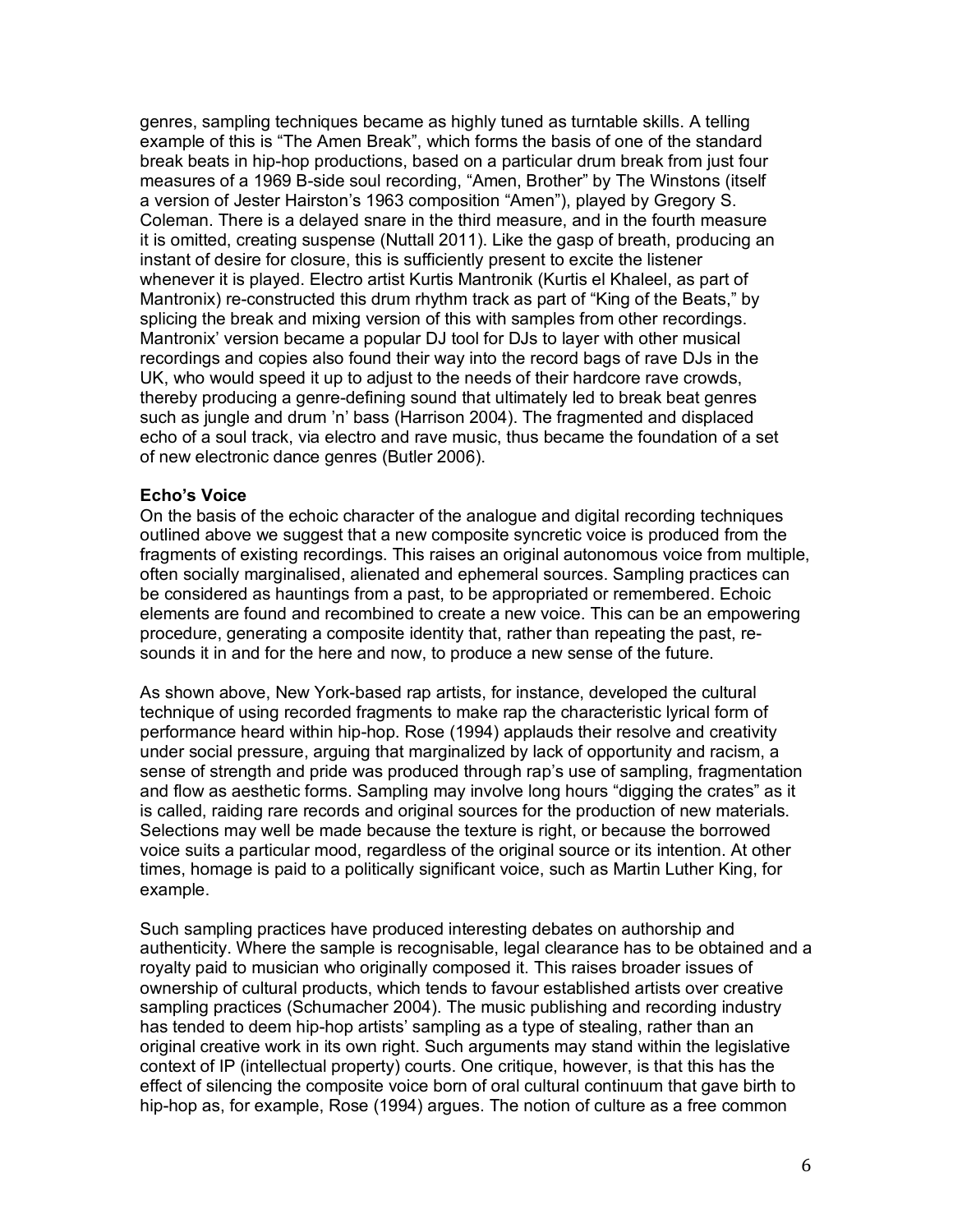good – and the echoic sound as a voice in its own right, in particular – is evidently at odds with the capitalist notion of the individual ownership of private (intellectual) property (Schloss, 2011).

Who owns the echo then? In this journey from the phenomena and myths of echo, through to analogue and digital production techniques, and on to sampling, this key question remains. Is echo original or a form of mimicry? Is Echo's voice that of a person, or an auditory shadowing device? Sound's relational and reciprocal nature make both possible simultaneously. As with dub music, echo calls back both from the past and forward to the future. Ultimately, then, there is both mimicry and an original sound is produced. And so, here is Echo, speaking out in her own voice, finding her own creativity, through the selection and reproduction of sonic fragments. Her echoic technique, it could be said, is one that the rest of us now share.

### **References**

### **Text**

Augoyard, Jean-Francois and Torgue, Henri (2005) Sonic Experience: A Guide to Everyday Sounds, translated by Andrea McCartney and David Paquette, Montreal: McGill-Queen's University Press

Albright, Jonathan (2014) Amazon's Echo: Who's Listening? 8<sup>th</sup> November. https://medium.com/d1g-est/amazons-echo-3624bb654139#.19zbtoser Accessed 14 January 2017

Butler, Mark J. (2006) Unlocking the Groove: Rhythm Metier, and Musical Design in Electronic Dance Music. Bloomington IN: Indiana University Press.

Chude-Sokei, Louis (1997) "Dr. Satan's Echo Chamber:" Reggae, Technology and the Diaspora Process, Bob Marley Lecture, Institute of Caribbean Studies, Reggae Studies Unit, University of the West Indies, Mona; reprinted in Chimurenga, 13, March 2008, np.

Chude-Sokei, Louis (2015) The Sound of Culture: Diaspora and Black Technopoetics, Middletown: Wesleyan University Press

Davis, Erik (2010) Dub, Scratch and the Black Star: Lee Perry. Nomad Codes: Adventures in Esoterica*.* Portland OR: Verse Chorus Press: 236-252

DeArmitt, Pleshette (2014) The Right to Narcissism: A Case of an Im-possible Self-Love. New York: Fordham University Press.

Doyle, Peter (2005) Echo and Reverb: Fabricating Space in Popular Music Recording, 1900-1960, Middletown CT: Wesleyan University Press

Eshun, Kodwo (1998) More Brilliant Than the Sun: Adventures in Sonic Fiction, London: Quartet

Fikentscher, Kai (2013) "It's Not the Mix, It's the Selection": Music Programming in Contemporary DJ Culture. Attias, Bernardo A., Gavanas, Anna, and Rietveld,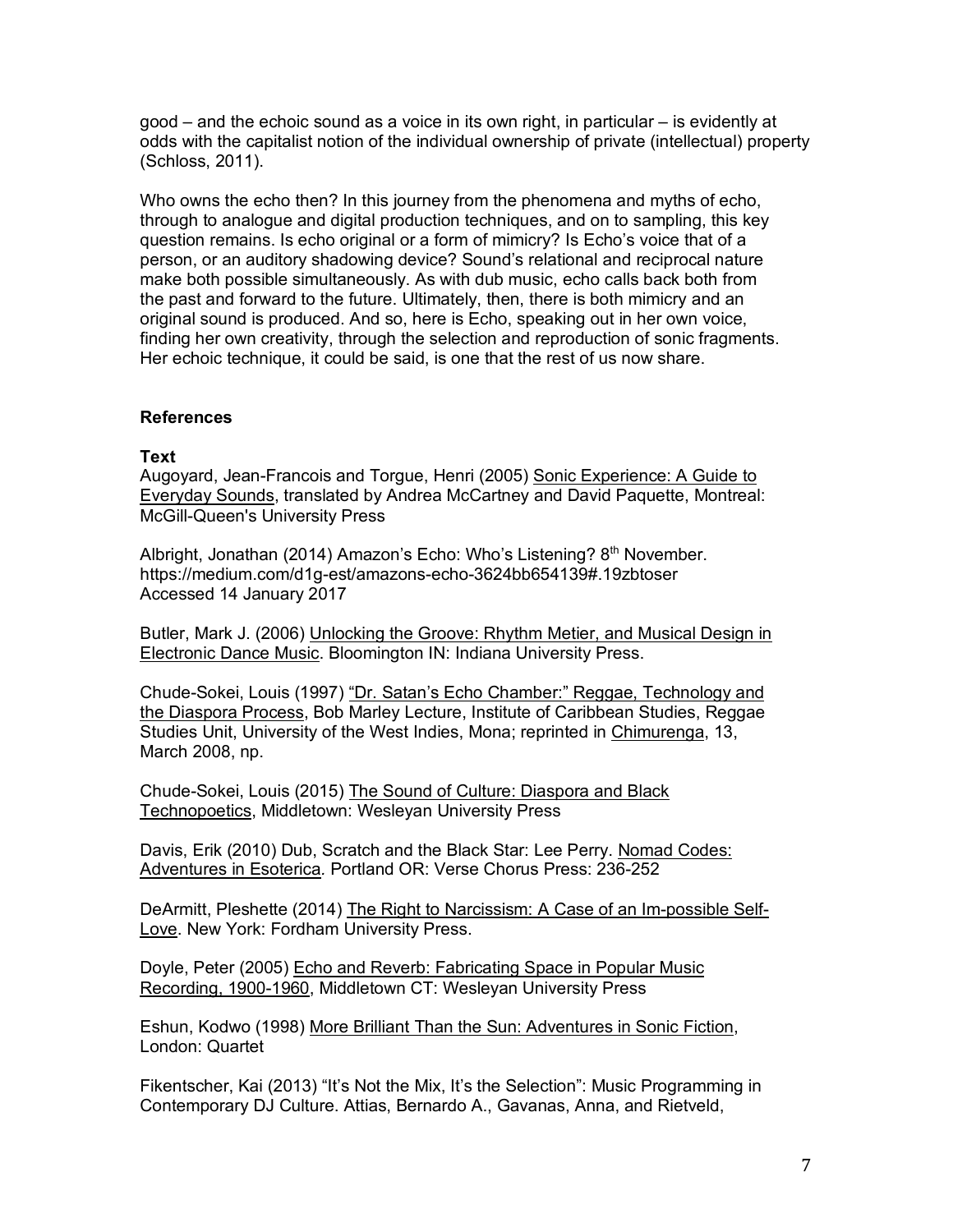Hillegonda C. (eds) *DJ Culture in the Mix: Power, Technology, and Social Change in Electronic Dance Music*. London and New York: Bloomsbury Academic: 123-150.

Henriques, Julian (2003) Sonic Dominance and the Reggae Sound System, in The Auditory Culture Reader, eds. Bull, Michael and Back, Les, Oxford: Berg, pp 451- 480

Henriques, Julian (2011) Sonic Bodies: Reggae Sound Systems, Performance Techniques and Ways of Knowing, London: Continuum

Henriques, Julian (2014) Dread Bodies: Doubles, Echoes and the Skins of Sound, Small Axe (44), pp. 191-201

Henriques, Julian (forthcoming 2018) Sonic Media, Durham: Duke University Press

Katz, David (2003) Solid Foundation; An Oral History of Reggae. London: Bloomsbury.

Katz, Mark (2012) Groove Music: The Art and Culture of the Hip-Hop DJ. Oxford and New York: Oxford University Press.

Lawrence, Tim (2003) Love Saves the Day: A History of American Music Culture, 1970–1979. Durham, NC and London: Duke University Press.

Locket, Alan (2003) Cavernous Resonance: Reverberation, Echo and Elsewhereness. Albient (blog) LiveJournal*.* http://albient.livejournal.com/1012.html (access: 4 June 2016)

Middleton, Richard (2006) 'Last Night a DJ Saved My Life': Avians, Cyborgs and Siren Bodies in the Era of Phonographic Technology. Radical Musicology, Vol. 1. http://www.radical-musicology.org.uk/2006/Middleton.htm

Nuttall, Tom (2011) Seven Second of First: How a short burst of drumming changed the face of music. The Economist. 17 December. http://www.economist.com/node/21541707 (Accessed: 9 July 2016)

Ovid (Publius Ovidius Nasso) (2008) Metamorphoses, trans. A.D. Melville. Oxford and New York: Oxford University Press.

Porcello, Thomas (1991) The Ethics of Digital Audio-Sampling: Engineers' Discourse. Popular Music, Vol 10 / Issue 1 (January), Cambridge UP. pp 69-84.

Reznikoff, Iegor (1995) On the Sound Dimension of Prehistoric Painted Caves and Rocks. Taratsi, E (Ed), Musical Signification. Berlin: Mouton de Gruyter: pp 541-558

Rietveld, Hillegonda C. (2015) Burial's Echoic Loneliness. Theresa Beyer, Thomas Burkhalter, Hannes Liechti (Eds) *Seismographic Sounds – Visions from a New World*. Bern: Norient 133-135.

Rose, Tricia (1994) Black Noise: Rap Music and Black Culture in Contemporary America. Middletown CT: Wesleyan University Press.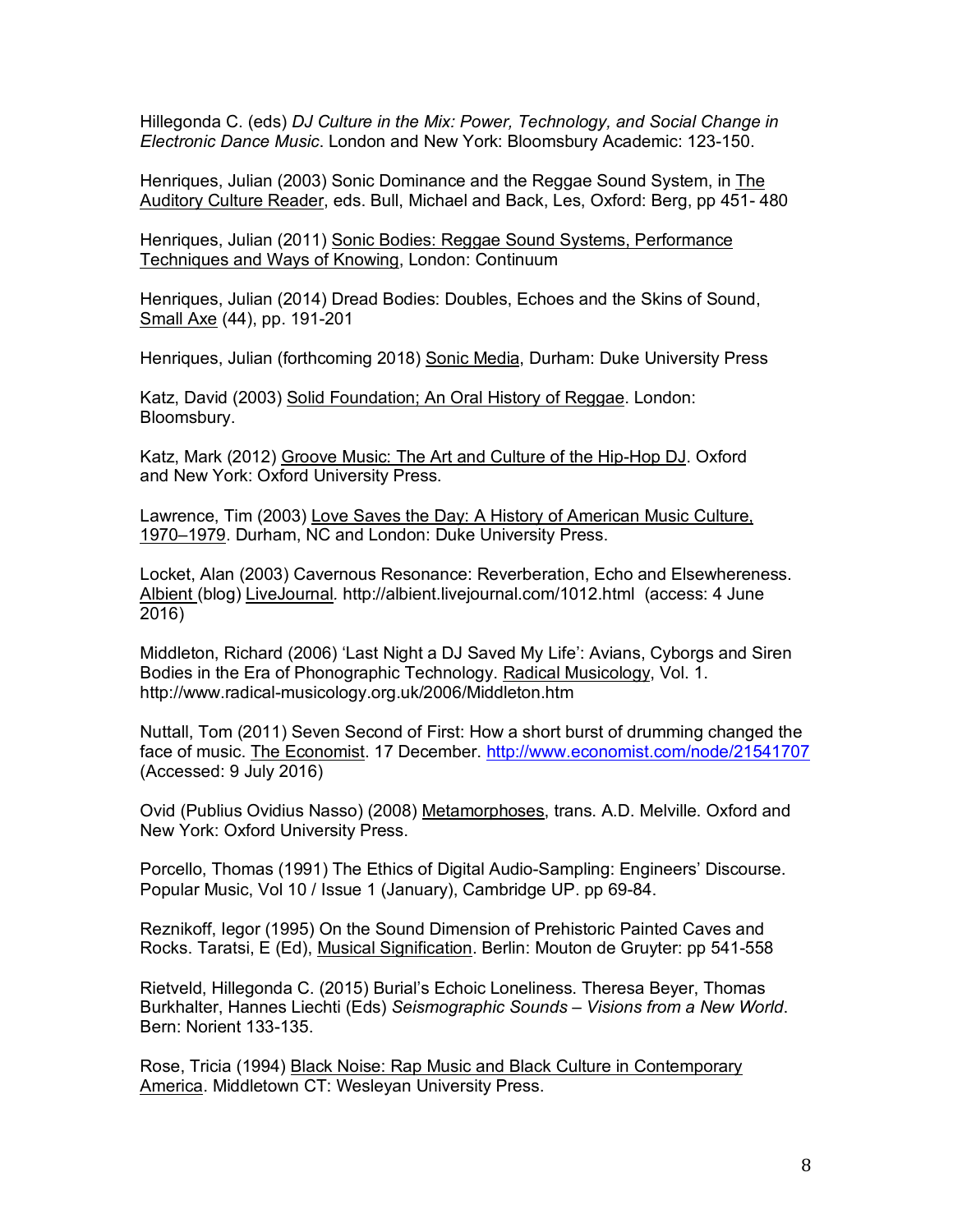Schumacher (2004) "This is a Sampling Sport": Digital Sampling, Rap Music and the Law in Cultural Production. Foreman, Murray, and Neal, Mark Anthony (Eds) That's the Joint: The Hip-Hop Studies Reader (1st Edition). New York and London: Routledge: pp 443 – 458

Schloss, Joseph (2011) Sampling Ethics. Foreman, Murray, and Neal, Mark Anthony (Eds) That's the Joint: The Hip-Hop Studies Reader (2nd Edition). New York and London: Routledge: pp 609-630

Till, Rupert (2010) Songs of the Stones: An Investigation into the Acoustic Culture of Stonehenge. IASPM Journal 1(2): pp 1-18 http://www.iaspmjournal.net/index.php/IASPM\_Journal/article/view/308/548 (Accessed 5 June 2016)

Toop, David (1995) Ocean of Sound, London: Serpent's Tale

Veal, Michael (2007) Dub: Songscapes and Shattered Songs in Jamaican Reggae, Middletown: Wesleyan University Press

Waller, Steven J (2006) Intentionality of Rock-art Placement Deduced from Acoustical Measurements and Echo Myths. Scare, C and Lawson, G (Eds) Archeoacoustics. Cambridge: McDonald Institute for Archaeological Research: pp 31-40

### **Video**

Derrida, Jaques (2007) 'Speech is Blind'–Jaques Derrida on 'Echo and Narcissus'. Canal utilizatorului hiperf289. https://www.youtube.com/watch?v=ya46wfeWqJk (accessed 5 June 2016)

Harrison, Nate (2004) Can I Get An Amen? NKH Studio http://nkhstudio.com/pages/popup\_amen.html (last access: 9 July 2016)

## **Discography**

Bill Laswell, Dreams of Freedom: Ambient Translations of Bob Marley in Dub, Universal/ Island (1997), ASIN: B000005HQ1

Bill Laswell, Panthalassa: The Music Of Miles Davis. 1969-1974, Columbia/ Sony (2001), ASIN: B000024XT4

Mantronix (1988) 'King of the Beats'. B-side of 'Join Me Please… (Home Boys – Make Some Noise)'. Capitol Records (V-15386). US. https://www.youtube.com/watch?v=z\_BxXeqvzvE (Access: 9 July 2016)

The Winstons (1969) Amen, Brother. B-side of 'Color Him Father'. Metromedia Records (MMS-117). US. https://www.youtube.com/watch?v=p6EDM7HWWQs (Access: 9 July 2016)

Various, Yamaha Skank, Prod. Ruppee Williams, Success Records, SRL LP 015 (1974)